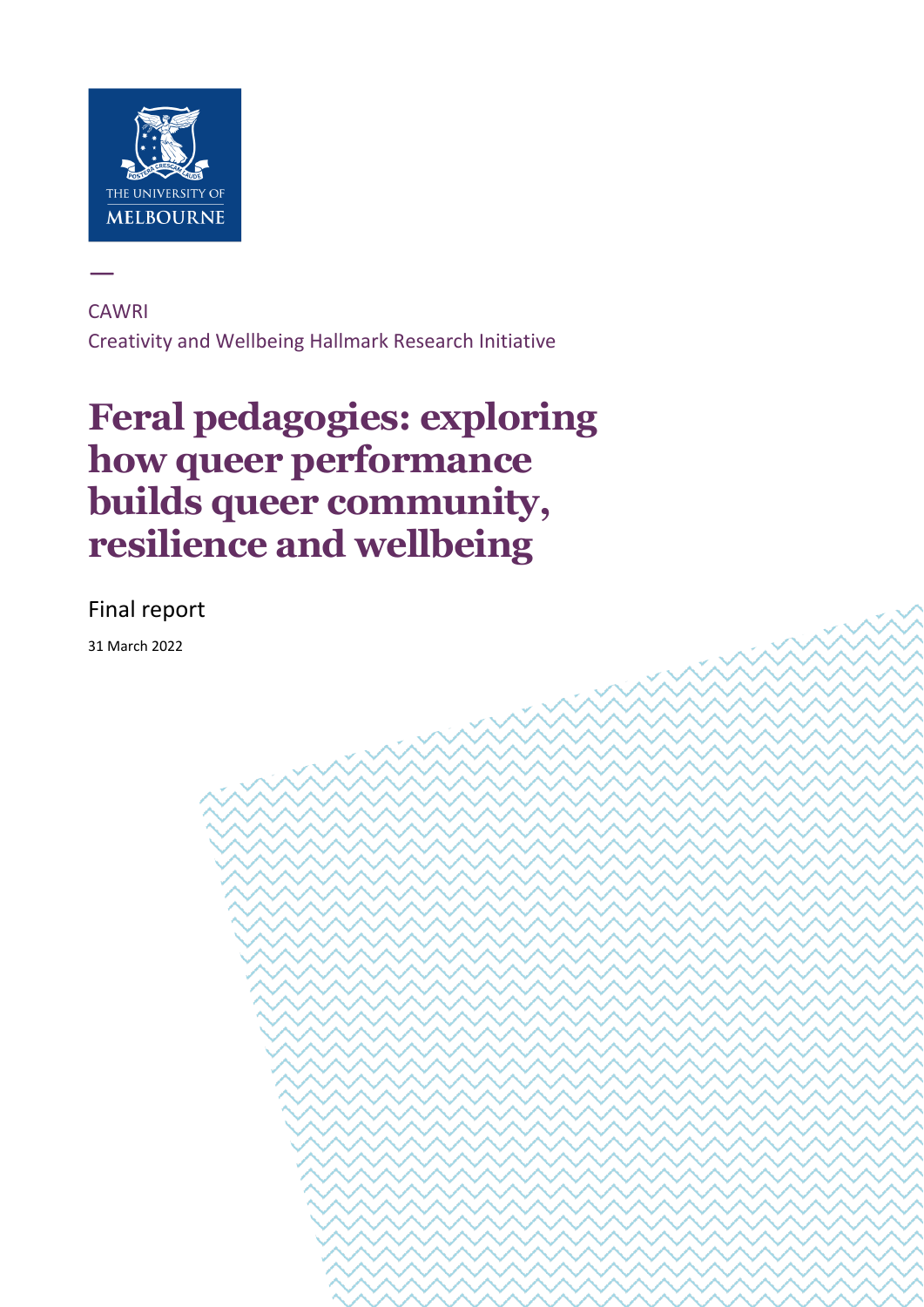# **Table of Contents**

# <span id="page-1-0"></span>**Project summary**

In the academy, queer performance is often dismissed as a minority interest, but this position underestimates what can be learnt from Lesbian, Gay, Bisexual, Trans, Queer, Intersex and other (LGBTQI+) communities. The project utilized an innovative conceptual approach: 'feral pedagogies' to harness this knowledge. Feral is defined as 'the domesticated gone wild'; using 'feral pedagogies' as a methodology means de-domesticating queer knowledges and re-wilding the nexus of academic and queer community practice.

This is achieved by taking knowledge about queer performance and its impact on the wellbeing of queer communities out of the elite environment of the university and directly into community environments to facilitate new, peer-to-peer ways to think about queer experience. Piloted in Belfast in 2018, the Melbourne-based CAWRI-funded iteration of this project drew its data from observations of Feral Queer Camps (FQCs) convened by the researchers during Melbourne's 22-day 2020 Midsumma Festival in which queer people interested in queer theatre/ performance came together to watch and then discuss festival performances.

This project ran from September 2019 to December 2020.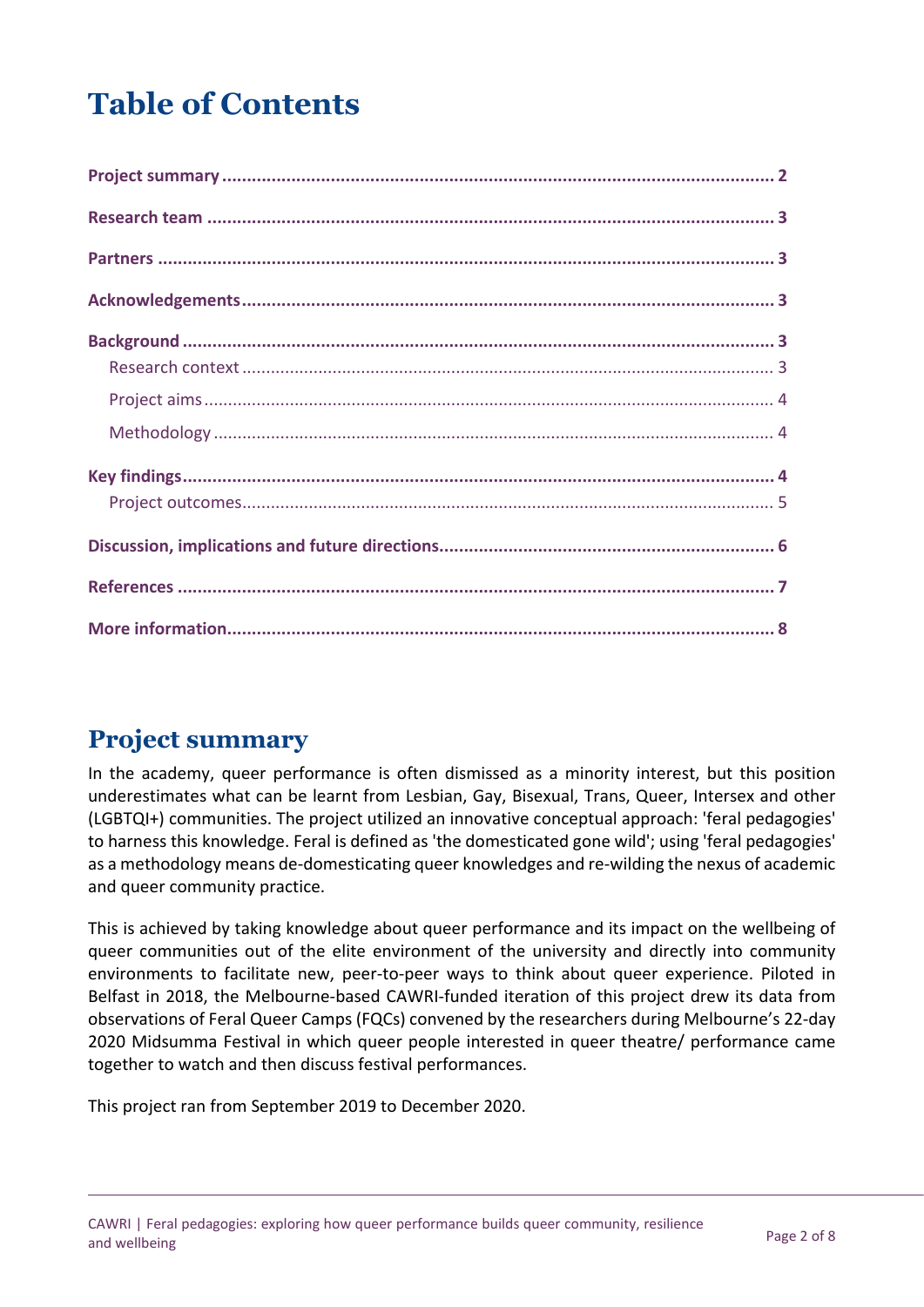# <span id="page-2-0"></span>**Research team**

| <b>Alyson Campbell</b> | University of Melbourne, Faculty of Fine Arts and Music            |
|------------------------|--------------------------------------------------------------------|
| Hannah McCann          | University of Melbourne, Faculty of Arts                           |
| Jennifer Audsley       | University of Melbourne, Faculty of Medicine                       |
| Stephen Farrier        | University of London, The Royal Central School of Speech and Drama |

## <span id="page-2-1"></span>**Partners**

| Daniel Santangeli, Karen Bryant | Program Managers, Midsumma Festival                     |
|---------------------------------|---------------------------------------------------------|
| <b>Brenton Geyer</b>            | Senior Communications Officer, Living Positive Victoria |
| Dianne Toulson                  | <b>General Manager, Theatre Works</b>                   |

The Royal Central School of Speech and Drama

# <span id="page-2-2"></span>**Acknowledgements**

This project was funded by the Creativity and Wellbeing Hallmark Research Initiative of the University of Melbourne.

Further funding was received from the University of Manchester-University of Melbourne Grand Fund (\$10,000).

In kind support was received from Midsumma Festival, Living Positive Victoria and Hares and Hyenas, the Faculty of Fine Arts and Music, Theatre Works and Arts Access Victoria

# <span id="page-2-3"></span>**Background**

#### <span id="page-2-4"></span>**Research context**

In the face of persistent and sometimes rising levels of homophobic and transphobic discrimination and violence across the globe (Brown & Carnie, 2018; Calderwood 2021; Chao-Fong, 2021; Kassimeris, 2021; Stanley, 2021) queer performance work endures at a local level and sustains LGBTQI+ communities. Queer creativity in arts festivals, venues and events is a vital element in the ecology of queer sociality, and a key contributor to the wellbeing of LGBTQI lives (Kelaher et al, 2013; Wernick 2014). As marginalized communities whose creative work often sits outside the mainstream, queer arts and artists are chronically under-documented and analysed.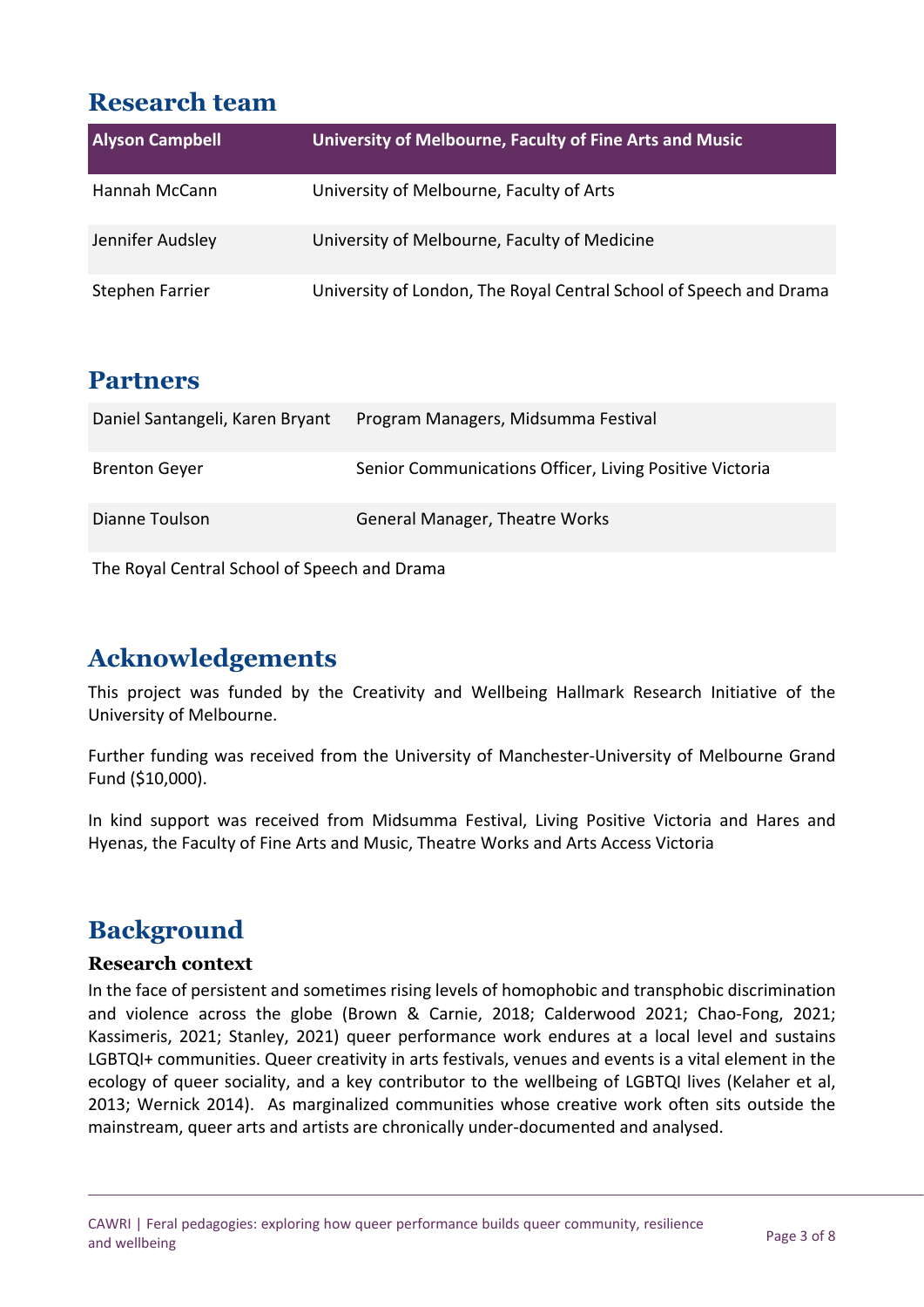#### <span id="page-3-0"></span>**Project aims**

The aim of this project was to investigate the past and present of queer performance in Australia to identify the impact of queer performance on the 'physical wellbeing, memory, social connectivity, identity affirmation and development, and personal and social resilience' ("Creativity and Wellbeing," 2019) of queer communities in Melbourne.

#### Specific aims were

- 1. To create a series of events and occasions to facilitate bringing into contact queer artists, audiences, organisations, festivals, academics, venues, funders and curators to identify, articulate and share how live performance plays a part in creating queer communities and how queer-identified people are sustained by them.
- 2. To build and test an innovative conceptual framework that combines queerness, ideas of the 'feral' (see Campbell 2019) and queer/feminist pedagogies.
- 3. To excavate and analyse the histories of grass roots queer performance, and how this work has had an impact on the wellbeing of both artists and audiences.
- 4. Through opening up spaces where diverse sets of LGBTQI+ people come together, to generate and share knowledge for the benefit of makers and audiences, and of the academic fields of performance and theatre, amongst others.

#### <span id="page-3-1"></span>**Methodology**

The project's work is very closely interwoven with ground-breaking methods that emerged from the AIDS crisis, in grass-roots activism and self-education, for instance ACT UP's 'teach-ins' (see [https://actupny.org/documents/TI.html\)](https://actupny.org/documents/TI.html). The teach-ins investigated the capacity of engaging in creative activities to enhance the physical and mental health of People Living with HIV across generations and demographics in Australia.

Feral Queer Camp's innovative conceptual approach was 'feral pedagogies' as a method of learning about queer creativity: how we make performance, how we watch it, how we talk about it - and why it matters for our wellbeing. The conceptual approach of 'feral pedagogies' is particularly significant and innovative within the queer community because so many queer-identifying people have felt excluded or alienated from mainstream education and yet are full of embodied knowledge that we can all learn from. This is peer-to-peer, queer-to-queer, learning.

# <span id="page-3-2"></span>**Key findings**

In the Melbourne collective of researchers and study participants, we did not seem to have a strong, shared history of queer performance but we had each experienced performance that made a difference to us and wanted to experience more. It became clear that campers had not been sure whether to join the Camp because they had an overwhelming sense that Midsumma Festival was 'not for them' – too male, cis, white, middle-class. Although we know Midsumma to be actively trying to redress this balance, a quick glance at the festival guide can easily appear to endorse this impression; it is clear who can (materially) and, more importantly who *believes* they can do put up an event. This reality possibly constitutes an argument against the current open registration system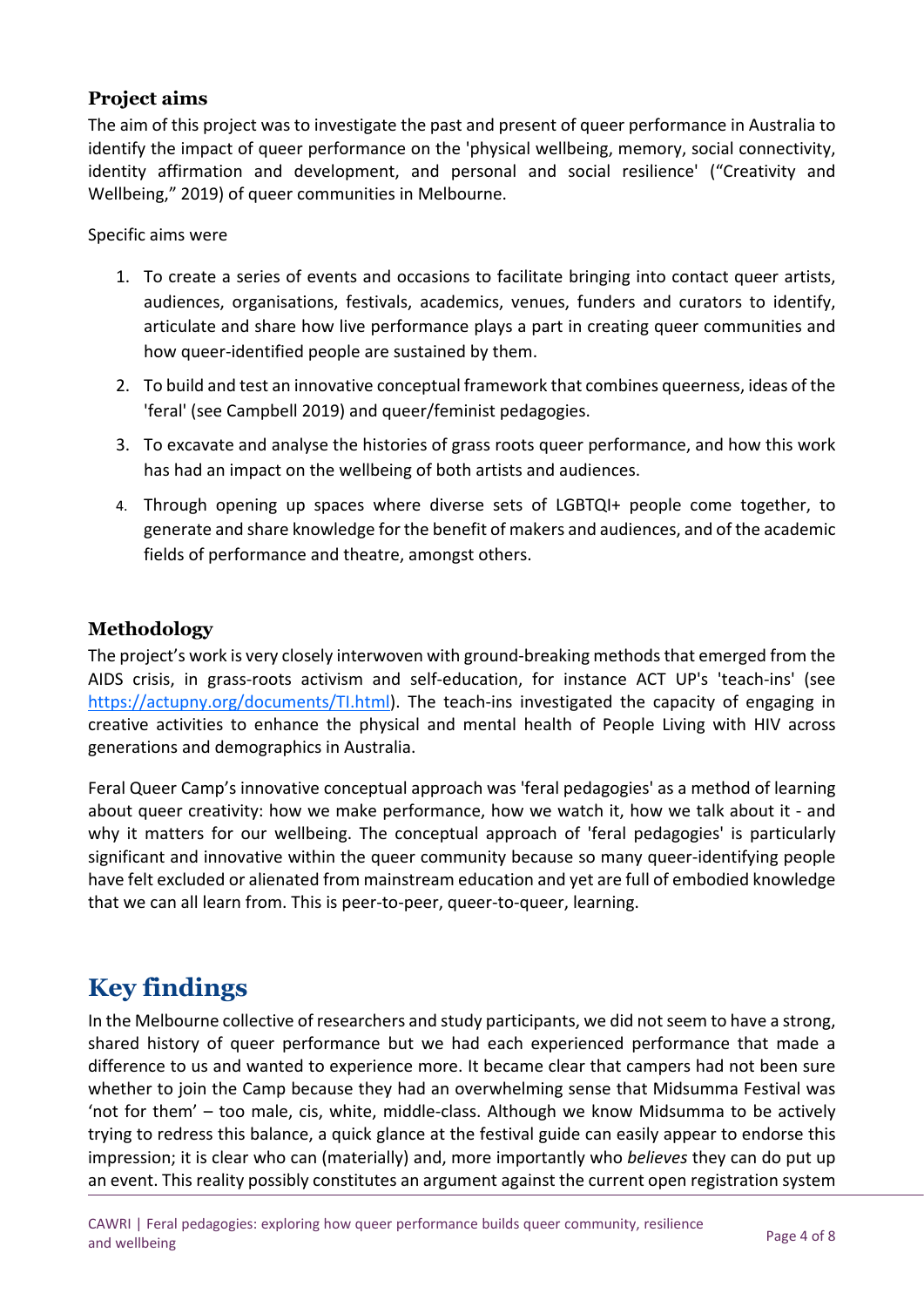which by its very nature precludes the strategic affirmation of policies of inclusion that a more selective system could support.

One area that came up repeatedly in the queer camps is an anxiety about being 'queer enough'. This plays out in deeply personal ways and can be a barrier to people joining the camp. When we talked about people's first memories of coming across the term 'queer', it wasn't always as a positive thing. Throughout the event this anxiety and question was displaced onto the theatre shows themselves to ask, rather, if these *performances* were 'queer enough'.

A key focus of the study is peer learning from one another's insights, reflections and experiences. At times, our concern that participants may see us – the planners and organisers - as *the* source of knowledge were realised; but overarchingly, the camps provided a reminder that the relationship between theory and queer lived experiences extends beyond "ivory tower" views. At their best, FQCs comprise theory in conversation with "real life." Theory can scaffold discussions, but the queer on the street is the expert when it comes to negotiating their life complexities.

The project confirmed that queer people in the community are intimidated and alienated by queer theory. 'Theory' seems a daunting prospect for many, and there is a reticence to think of 'queer' identity and 'queer' theory as related. There was a marked trajectory from start to finish in terms of getting to grips with some of those barriers and finding if and where theory could help, and what theory could offer to thinking through lived experience as a queer-identifying person.

Accessing some of the languages and spaces of the university has a strong impact on opening up debate around queer performance and what it can do. By the end of the project, the participants were developing their own ideas for festival programs in confident, creative and novel ways. The project also advanced network building opportunities for the participants – both in Melbourne and from other parts of the world.

#### <span id="page-4-0"></span>**Project outcomes**

#### **Major Creative Work – curated event**

*Feral Queer Camp*. Curated event merging theory and practice in queer performance. Co-produced by Midsumma Festival and wreckedAllprods (2020/21). Funding: Midsumma Festival, Science Gallery Melbourne, CAWRI, Faculty of Fine Arts and Music research grant**,** and attracting national funding and international partnerships over 4+ yrs. See also <https://feralqueercamp.com/>

#### **Academic Publications**

- Campbell, A., Cohen, M. Farrier, S. and McCann, H. 2022. "Embracing Feral Pedagogies: Queer Feminist Education Through Queer Performance." In *Gender in an Era of Post-Truth Populism: Pedagogies, Challenges and Strategies,* edited by Penny Jane Burke, Julia Coffey, Rosalind Gill and Akane Kanai. London: Bloomsbury. https://www.doi.org/10.5040/9781350194625.ch-010
- Campbell, A. 2020. "Queering Pedagogies. Running interference and going feral: twin strategies that work two ways – in to and out from the academy." *Theatre Topics*, Special Issue on Queer Pedagogies, 30 (2): 117-124.
- Campbell, A. and Farrier, S. 2022 (in press). "How to Cook up a Feral Queer Camp: A recipe guide." *Contemporary Theatre Review*, Special Issue 'What's Queer about Queer Performance Now', edited by A. Campbell, S. Farrier and M. Kumarswamy.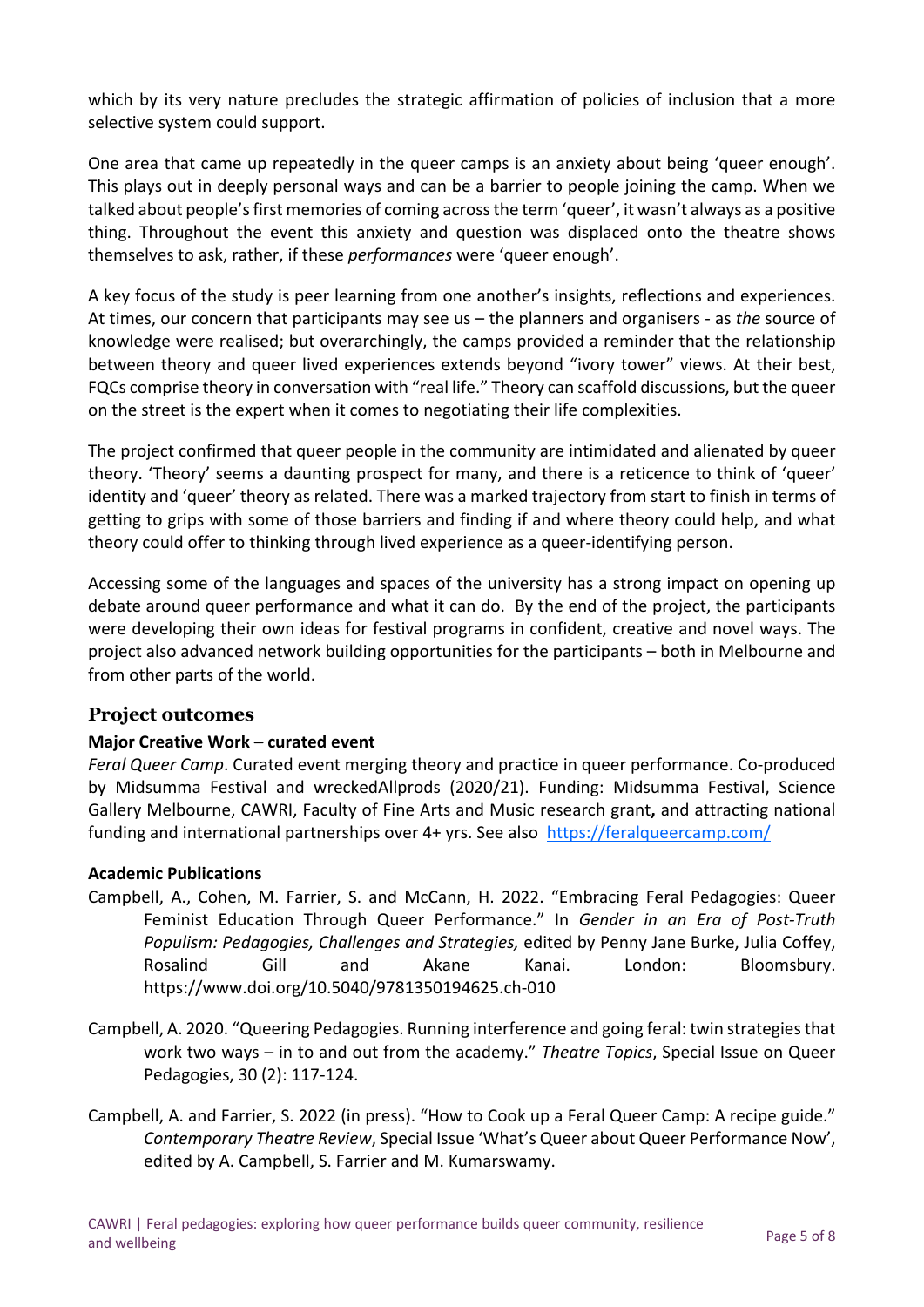#### **Other Publications**

Kiernan, F., Campbell, and Farrier, S. 2021. "In conversation: Finding community and wellbeing through the creative practice of the 'Feral Queer Camp.'" NiTRO 35.

#### **Further funding**

Science Gallery Melbourne (\$5000) towards a Feral Queer Camp tied in with the Science Gallery's Breaking the Binary exhibition (2023).

Further and ongoing partnerships with Midsumma and the Royal Central School of Speech and Drama.

## <span id="page-5-0"></span>**Discussion, implications and future directions**

The findings of the project raise some implications for LGBTQI+ festival curation and design; pedagogical practice; capacity-raising around community discussions of queer performance and how as queer people we discuss, review and analyse performances in ways that lead to deeper reflective processes around the work we make as practitioners.

#### **Festival design/curation**

In discussion with the participants, we found that they had a position about the content of Midsumma festival and the way it represented LGBTQI+ lives. The cohort were attracted to works and performers whose experience of gender and/or sexuality were beyond the homonormative – and participants talked about how the festival focused little on non-homonormative positionalities. *This may be something that could be usefully understood by programmers and funders for performance work.* 

#### **Pedagogical practice**

We were also struck (though not wholly surprised) by the intellectual engagement of the FQC cohort who were not accessing higher education. *There is something to be reflected on about the way in which the reputation, languages and recruitment processes of the University disincline queer people to attend– even when there is much rhetoric around inclusion and diversity in the institution*. The elitism on which many institutions trade actively prevents some queer people from engaging – which deprives the university of people with something powerful to say about the cultures in which we live.

#### **Capacity-raising:**

We urgently need to build capacity in the queer community for how we, as artists and audiences, talk and write about queer performance, because, as we know all too painfully, there is a gap in knowledge in the mainstream system for reviewing independent queer work, which damages queer artists either by exclusion or misunderstanding. We argue that *it is vital to try to find new ways, such as Feral Queer Camp, for queer and trans folk to access ideas and theories that can open up liberating avenues for each of us to understand our lives and make queer sense of our embodied experiences*.

#### **For the future:**

We note that many participants were living in very difficult economic contexts while trying to engage with performances and make work. We understand that LGBTQI+ people are often disadvantaged economically and in terms of health outcomes ("Beyond the Myth," 2015) and we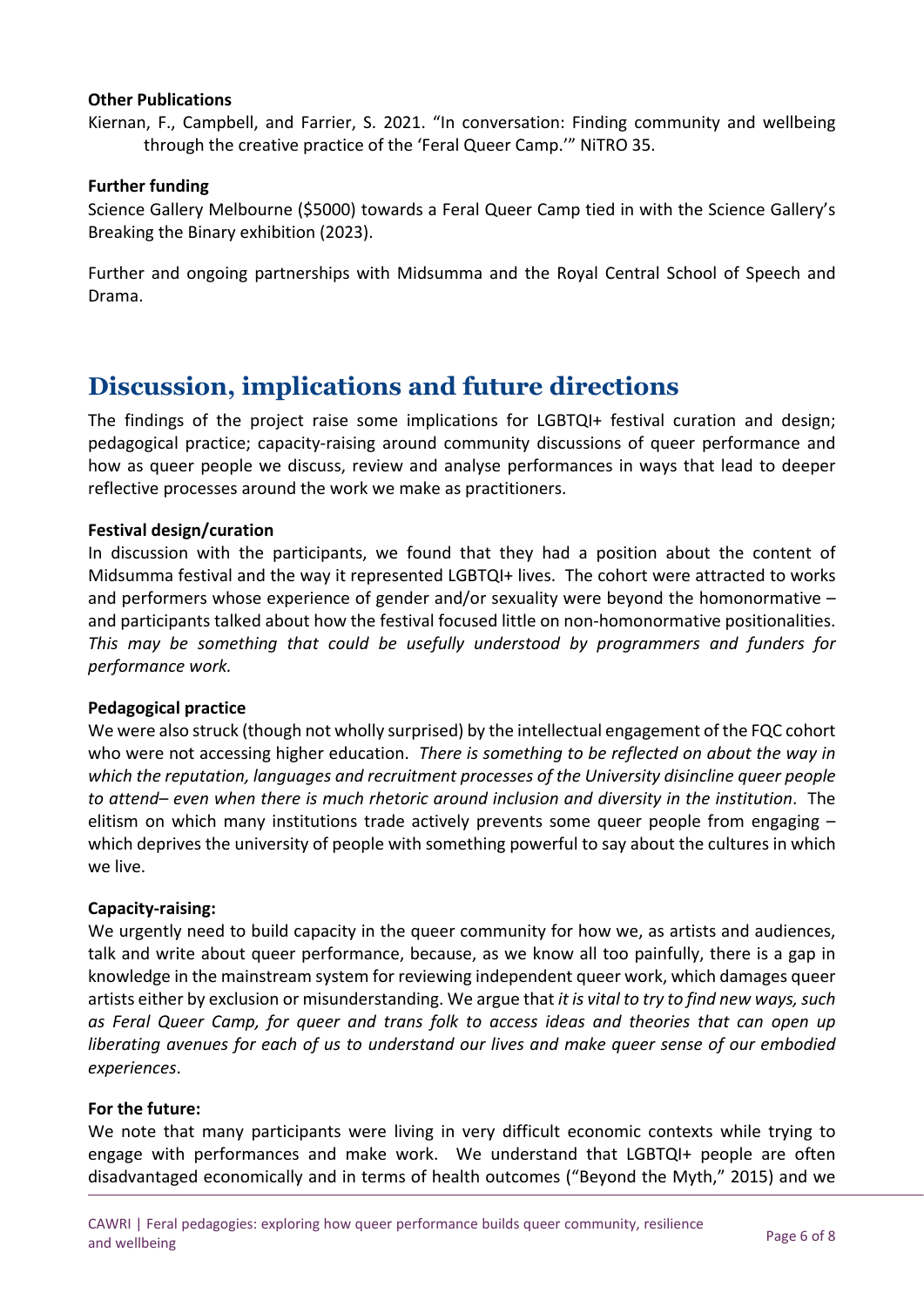felt this in the project we did. *Offering food as part of the meetings alongside free entry to theatre and performance work* was appreciated and, in some cases, vital to the project. This *is something we will stitch into the planning of all our future FQC alongside seeking funding to support travel to events*.

# <span id="page-6-0"></span>**References**

- ["Beyond the myth of 'pink privilege': Poverty, disadvantage and LGBTI people in NSW A scoping](https://d.docs.live.net/6b62979eb0212962/Documents/CAWRI/Seed%20Reports/.%20https:/www.ncoss.org.au/wp-content/uploads/2015/10/LGBTIPovertyNCOSSLaunch_FINAL.pdf)  [review of the evidence.](https://d.docs.live.net/6b62979eb0212962/Documents/CAWRI/Seed%20Reports/.%20https:/www.ncoss.org.au/wp-content/uploads/2015/10/LGBTIPovertyNCOSSLaunch_FINAL.pdf)" 2015. NSW Council of Social Service
- Brown, Anna and Lee Carnie. 2018. ["End the Hate: Responding to prejudice motivated speech and](https://www.parliament.vic.gov.au/images/stories/committees/lsic-LA/Inquiry_into_Anti-Vilification_Protections_/Submissions/053_attach1_2020.02.03_-_Equity_Australia_Redacted.pdf) [violence against the LGBTI community.](https://www.parliament.vic.gov.au/images/stories/committees/lsic-LA/Inquiry_into_Anti-Vilification_Protections_/Submissions/053_attach1_2020.02.03_-_Equity_Australia_Redacted.pdf)" *Human Rights Law Centre.* LA LSIC - AVP Inquiry Submission No. 53, Attachment 1.
- Calderwood, Kathleen. 10 March 2021. ["More victims of 'homophobic' egging attacks come forward](https://www.abc.net.au/news/2021-03-09/sydney-mardi-gras-more-egging-victims-make-complaints-to-police/13230206)  [after Sydney Mardi Gras."](https://www.abc.net.au/news/2021-03-09/sydney-mardi-gras-more-egging-victims-make-complaints-to-police/13230206) *ABC News*.
- Campbell, Alyson. 2019. "Going Feral. Queerly de-Domesticating the Institution (and Running Wild)." In *The Routledge Companion to Theatre and Politics*, edited by Peter Eckersall and Helena Grehan, 177–80. Abingdon and New York: Routledge.
- Chao-Fong, Léonie. 3 December 2021. "Recorded homophobic hate crimes soared in pandemic, figures show." *The Guardian*. https://www.theguardian.com/world/2021/dec/03/recordedhomophobic-hate-crimes-soared-in-pandemic-figures-show
- "Creativity and Wellbeing Research Program." 2019. [Hallmark Research Initiatives.](https://research.unimelb.edu.au/research-at-melbourne/multidisciplinary-research/hallmark-research-initiatives/creativity-and-wellbeing)
- Kassimeris, Christos. 2021. *Discrimination in Football.* Abingdon, UK: Routledge*.*
- Kelaher, Margaret, David Dunt, Naomi Berman, Steve Curry, Lindy Joubert, and Victoria Johnson. 2013. "Evaluating the Health Impacts of Participation in Australian Community Arts Groups." *Health Promotion International* 29 (3): 392–402.
- Love, Heather. 2007. *Feeling Backward: Loss and the Politics of Queer History*. Cambridge, Mass: Harvard University Press.
- McRuer, Robert. 2006. *Crip Theory: Cultural Signs of Queerness and Disability*. Cultural Front. New York: New York University Press.
- Stanley, Eric A. 2021 *Atmospheres of Violence: Structuring Antagonism and the Trans/Queer Ungovernable.* Duke University Press.<https://doi.org/10.1515/9781478021520>
- Wernick, Laura J., Alex Kulick, and Michael R. Woodford. 2014. "How Theater within a Transformative Organizing Framework Cultivates Individual and Collective Empowerment among LGBTQQ Youth." *Journal of Community Psychology* 42 (7): 838–53.